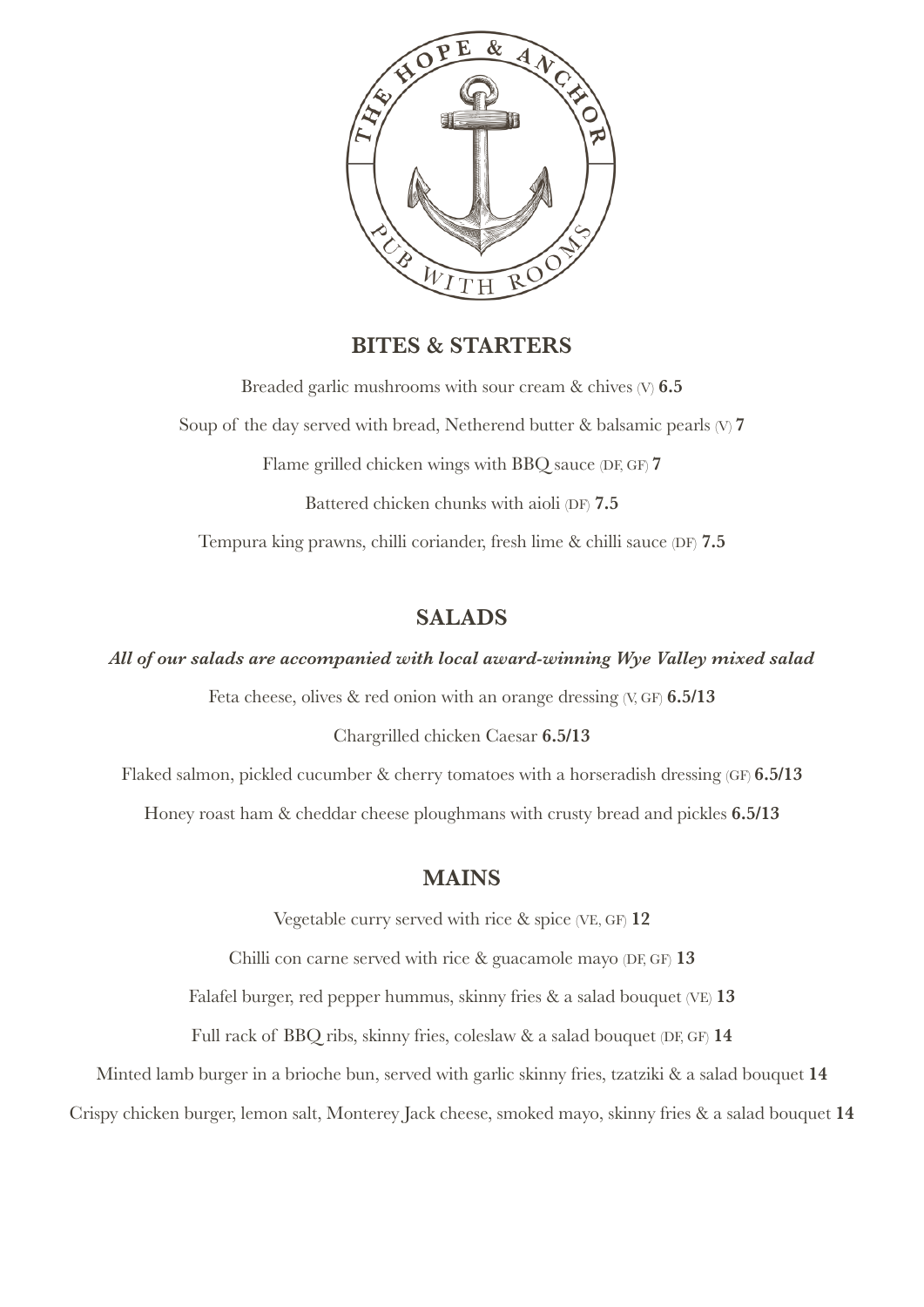## **MAINS CONTINUED...**

Hanks BB Burger - black pudding and bacon jam served with skinny fries & gherkin mayo **15**

Battered cod goujons served with skinny fries, mushy peas & lemon mayo **15**

Spit roasted half chicken served with fries, coleslaw & aioli (DF, GF) **16** 

Gammon steak served with skinny fries, coleslaw, fried egg, pineapple & mushy peas (GF) **16**

10oz Ribeye served with skinny fries, portobello mushroom, vine tomatoes & onion rings (DF, GF) **25**

# **SUNDAY LUNCH**

Served only on a Sunday - please ask your server for our specials board! **14**

## **SANDWICHES**

Served at lunch time only - please ask for today's selection of freshly prepared sandwiches! All served with homemade tortilla chips & Wye Valley salad

#### **SIDES**

Skinny fries with a barbecue bacon jam (GF) **3.5**

Thyme new potatoes (V, GF) **3.5**

Coleslaw (V, GF) **3.5**

Wye Valley mixed salad with a rhubarb dressing (VE, GF) **3.5**

Crispy ciabatta, local Netherend butter with a smoked sea salt (V) **3.5**

Beer battered onion rings with a lemon mayo (V) **3.5**

*Our aim is to use the highest quality, locally sourced produce in all of our dishes!*

**We will always do our best to accommodate so please ask your server if you have any food allergies or special dietary requirements**

 $V = Vegetarian$   $VE = Vega$   $GF = Gluten$  Free  $DF = Daily$  Free